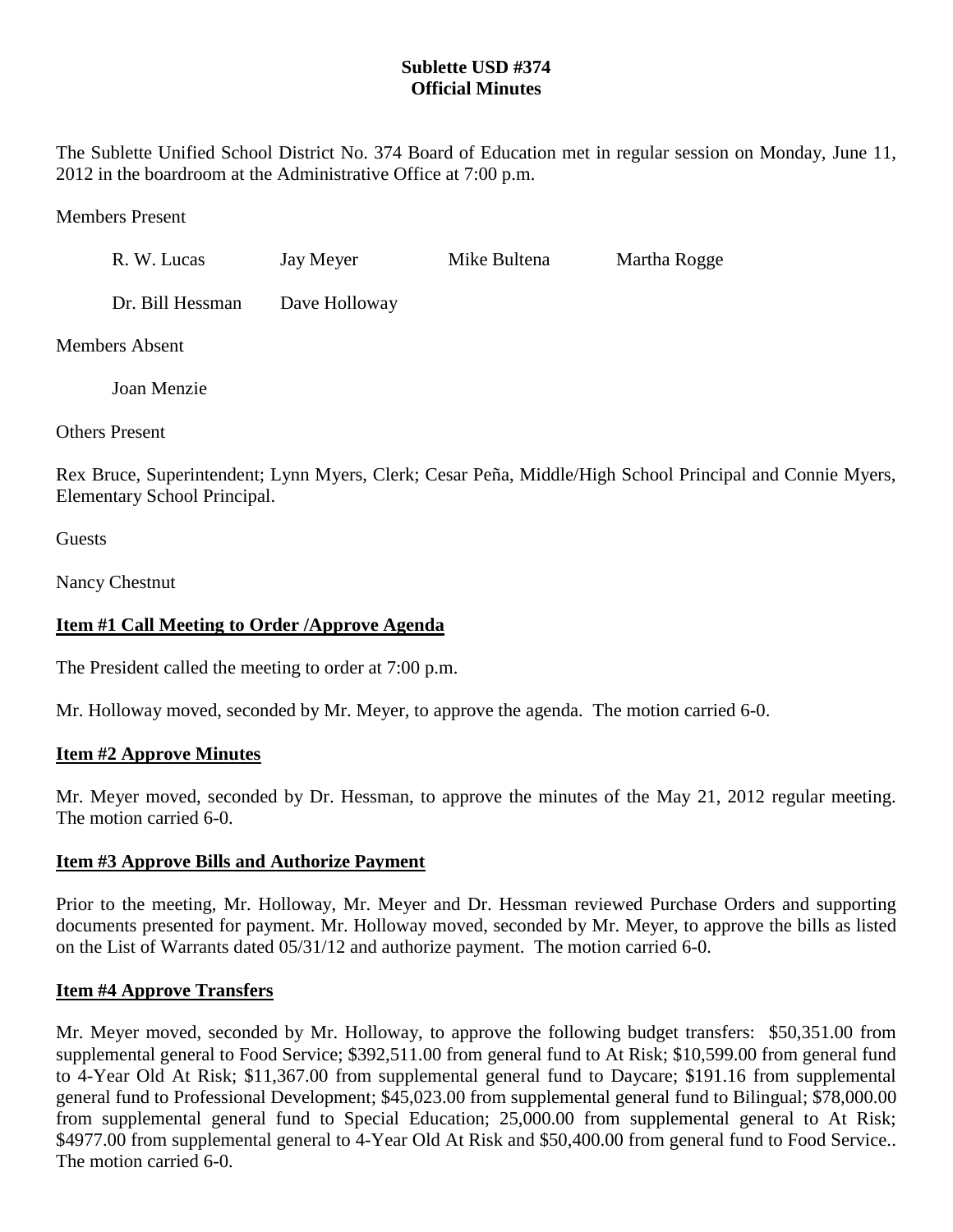Board Minutes Page 2 June 11, 2012

## **PUBLIC FORUM**

There was no public forum.

### **Reports**

Curriculum

No report; the committees do not meet in the summer.

#### **Principals**

Mr. Pena reported on the state track meet, state test scores and middle school summer school.

Mr. Holloway left the meeting at 7:20 p.m.

Mrs. Myers reported on state test scores and the elementary summer school. She also presented changes to the elementary faculty handbook which will be approved next month.

#### SWPRSC/HPEC

Mr. Meyer reported on the SWPRSC Board meeting. Mr. Lucas reported on the HPEC meeting.

Superintendent:

Mr. Bruce reported on the summer lunch program, year end balances and possible capital outlay expenditures.

### **Item #5 Approve Handbooks**

Mrs. Rogge moved, seconded by Dr. Hessman, to approve the 2012-2013 middle school/high school student handbook. The motion carried 5-0.

### **Item #6 Executive Session Non-Elected Personnel**

Mrs. Rogge moved, seconded by Mr. Bultena, to go into executive session to discuss non-elected personnel, in order to protect the privacy interest of an identifiable individual(s), to include Mr. Bruce in executive session, and to reconvene to open session in the boardroom at 8:05 p.m. The motion carried 5-0.

Mr. Holloway entered the executive session at 7:45 p.m.

Mr. Holloway left the executive session at 8:00 p.m.

The Board reconvened to open session at 8:05 p.m.

### **Item #7 Contract Approval**

Mr. Meyer moved, seconded by Dr. Hessman, to approve the contracts for the list of classified personnel for the 2012-2013 school year. The motion carried 5-0.